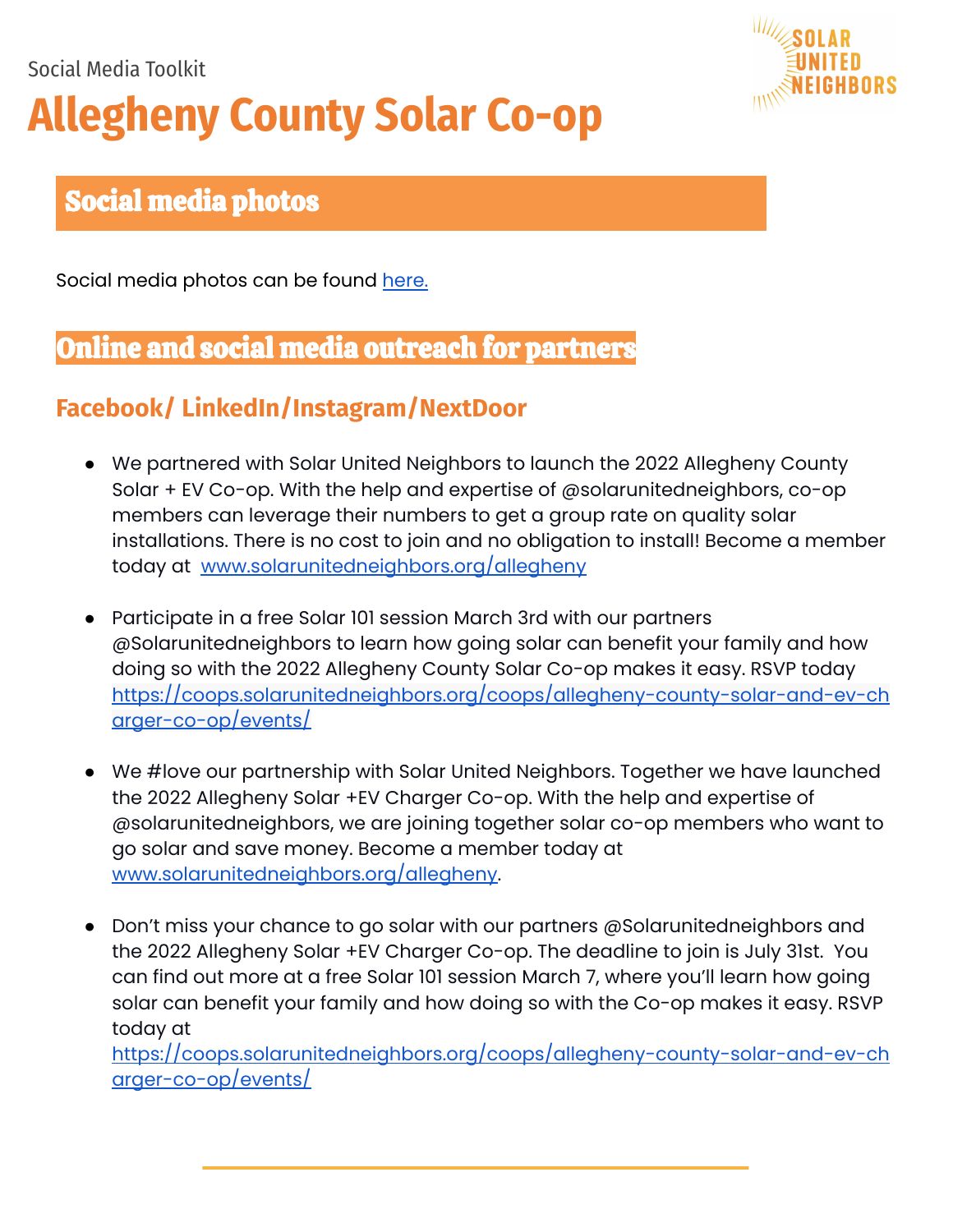# Social Media Toolkit **Allegheny County Solar Co-op**



#### **Twitter**

- Discover what going #solar means for you! The @SolarNeighbors Allegheny Solar +EV Charger Co-op is free to join, with no obligation to go solar, but the deadline is July 31. [www.solarunitedneighbors.org/allegheny](http://www.solarunitedneighbors.org/allegheny)
- We are crowdfunding to support working class families who want to go solar in our Allegheny Solar +EV Charger Co-op. Donate at [solarunitedneighbors.org/donatepittsburgh](http://solarunitedneighbors.org/donatepittsburgh) to help a working family go solar
- Go solar as a group with the @SolarUnitedNeighbors Allegheny Solar +EV Charger Co-op! Attend or watch an information session to find out more! [https://coops.solarunitedneighbors.org/coops/allegheny-county-solar-and-ev-ch](https://coops.solarunitedneighbors.org/coops/allegheny-county-solar-and-ev-charger-co-op/events/) [arger-co-op/events/](https://coops.solarunitedneighbors.org/coops/allegheny-county-solar-and-ev-charger-co-op/events/)
- With the help and expertise of our partners @solarunitedneighbors, we're bringing together people who want to go solar and save money in ourAllegheny Solar + EV Charger Co-op. The deadline to join is July 31, so become a member today! [www.solarunitedneighbors.org/allegheny](http://www.solarunitedneighbors.org/allegheny)
- Now's a great time to go #solar with the Allegheny Solar + EV Solar Charger Co-op. The deadline to join is July 31, and you can learn more at the Solar 101 webinar on March 7 @solarunitedneighbors will walk you through solar technology, economics, incentives, and more

[https://coops.solarunitedneighbors.org/coops/allegheny-county-solar-and-ev-ch](https://coops.solarunitedneighbors.org/coops/allegheny-county-solar-and-ev-charger-co-op/events/) [arger-co-op/events/](https://coops.solarunitedneighbors.org/coops/allegheny-county-solar-and-ev-charger-co-op/events/)

#### **Newsletter**

#### **● Go Solar and Save**

○ We partnered with Solar United Neighbors to launch the 2022 Allegheny County Solar Co-op. With their help and expertise, co-op members can leverage their numbers to get a group rate on quality solar installations. There is no cost to join and no obligation to install! Become a member today at [www.solarunitedneighbors.org/allegheny.](http://www.solarunitedneighbors.org/allegheny) You can also participate in a free Solar 101 session March 3 with our Solar United Neighbors to learn how going solar can benefit your family and how doing so with the Allegheny County